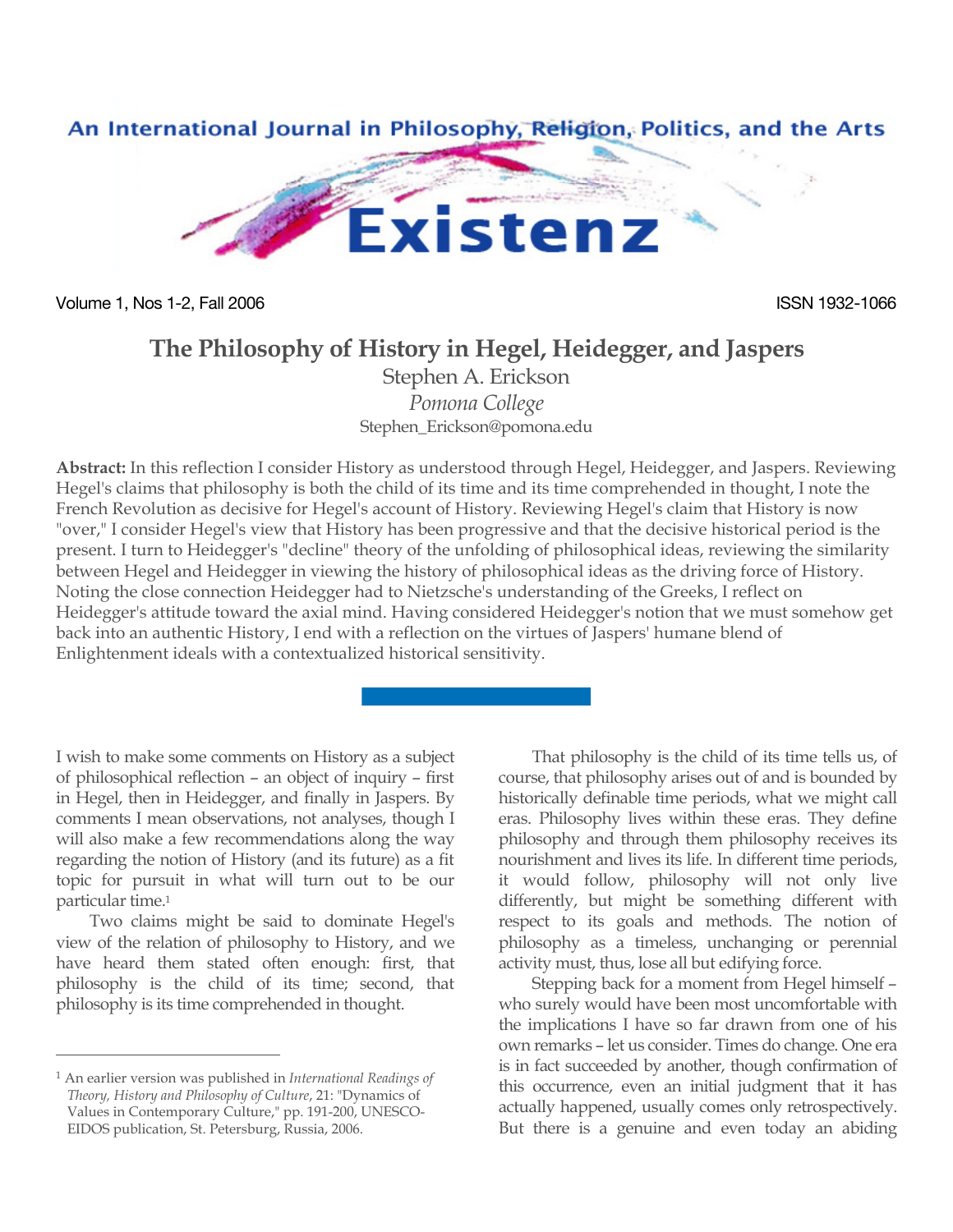mystery surrounding this circumstance. The underlying movement of time relevant to the transition from one era to its successor can be measured only externally by the ticking of the clock or by the flipping of the calendar. Historical time periods do rise and fall, come into being and pass away for timely reasons, but their temporally measurable durations, the durations of the temporal punctuations between them, and the proverbial Newtonian time line on which these various durations are placed, are external to the timeliness of differing eras and external, also, to the timing and the nature of the time involved in the transition from one era to another.

In the *Phenomenology of Spirit* Hegel tells us, following such figures as the brothers Schlegel and Novalis, "that time ripens slowly in hidden places." In terms of our normal sense of time this statement is at best poetic and at worst silly. But if we think of "time ripening" as "time periods" (eras or epochs) gestating and then emerging, declining and then disappearing, we can make much sense of Hegel's remark. We are usually well into an age – another term for era or time period – before we recognize it for what it is. And though a new era does not hide from us, it is often hidden from us by activities we engage in which belong to an era that, usually we say in retrospect, was soon passing or had essentially already passed.

What defines Hegel's particular time for Hegel? The best answer is probably The French Revolution. For Hegel it had a specific meaning which he discusses in that section of *The Phenomenology of Spirit* entitled "Freedom and Terror." The main issue is the relation of social, political and cultural institutions to the needs and legitimate interests of human beings. Are those needs and interests being met? If not, might they come to be met through reform? If not, then revolutionary action is required. Why? Because humans are meant to be free, and freedom does *not* mean being left alone and uninterfered with, thus allowed to do what you want. This is a notion of freedom that through Isaiah Berlin is popularly known as the negative conception of liberty. As we know, this notion has woven its way through the works of such thinkers as Hobbes, Locke, Constant and Mill, and forms a significant portion of the fabric of any contractarian utopia. For Hegel, on the other hand, and by contrast, freedom means finding your interests and needs nurtured, reflected, recognized, acknowledged, responded to and met in the various institutions that form the milieu in which your life is led.

The meaning of the French Revolution – which for Hegel defines his specific time – is thus freedom itself, positively construed. Therefore, the meaning of Hegel's very time is itself this same freedom as just defined: a complementary congruence between institutional realities and human interests and needs, individual and social.

As we know, the Hegel of the *Phenomenology* is concerned, always, to bring the meaning of things, which Hegel often calls their certainty, to their truth, i.e., to bring the purposes of things to their conceptual completion and actual fulfillment. So if the meaning of the French Revolution is freedom, how is this freedom then achieved? In one sense – and it must be carefully qualified – the answer is that for Hegel positive freedom is brought about in part through terror, at least terror is involved. How so? What we are told in the "Freedom and Terror" section of the *Phenomenology* is that the destruction of an existing order may have one of three outcomes: continuing chaos, a better order or a worse order. At that agonizing and often extended moment of uncertainty regarding the outcome of an intended and accomplished institutional convulsion, the honest and appropriate response to the existing and transitional situation is terror, for the transition itself as genuine transition is terrifying. Groundlessness exists. There is no place to stand.

But in Hegel's retrospective judgment, as we well know and which elicited Marx's outrage, the transition worked out positively — perhaps not altogether in France, but in Prussia, where the *purpose* of the French Revolution, its "truth" could have its gains, the achievement of positive freedom, consolidated by nonrevolutionary means. Hegel, thus, saw his era as the era of freedom, positively defined, and the purpose of philosophy as reconciliatory, *i.e.*, as showing how it was the case that various forms of institutional reality on the one hand, social, political, and cultural, and the needs and legitimate interests of individuals on the other hand, coincided and could be rationally comprehended as harmonized.

Often noted, and rightly I believe, is that Hegel cheats in multiple ways. Since many of these bear on senses of History that succeed Hegel's, a few of them deserve mention. First, Hegel's time periods, the eras of central concern to Hegel, are essentially Western. The narrative that constitutes their sequence works its way through Athens, Rome, Jerusalem, and Florence to Prussia, albeit with various useful detours and pit stops along the way. Second, what first appeared to be somewhat separated, if not separate time periods, turn out through a rationally retrospective lens to give sequential rise to one another, with each successor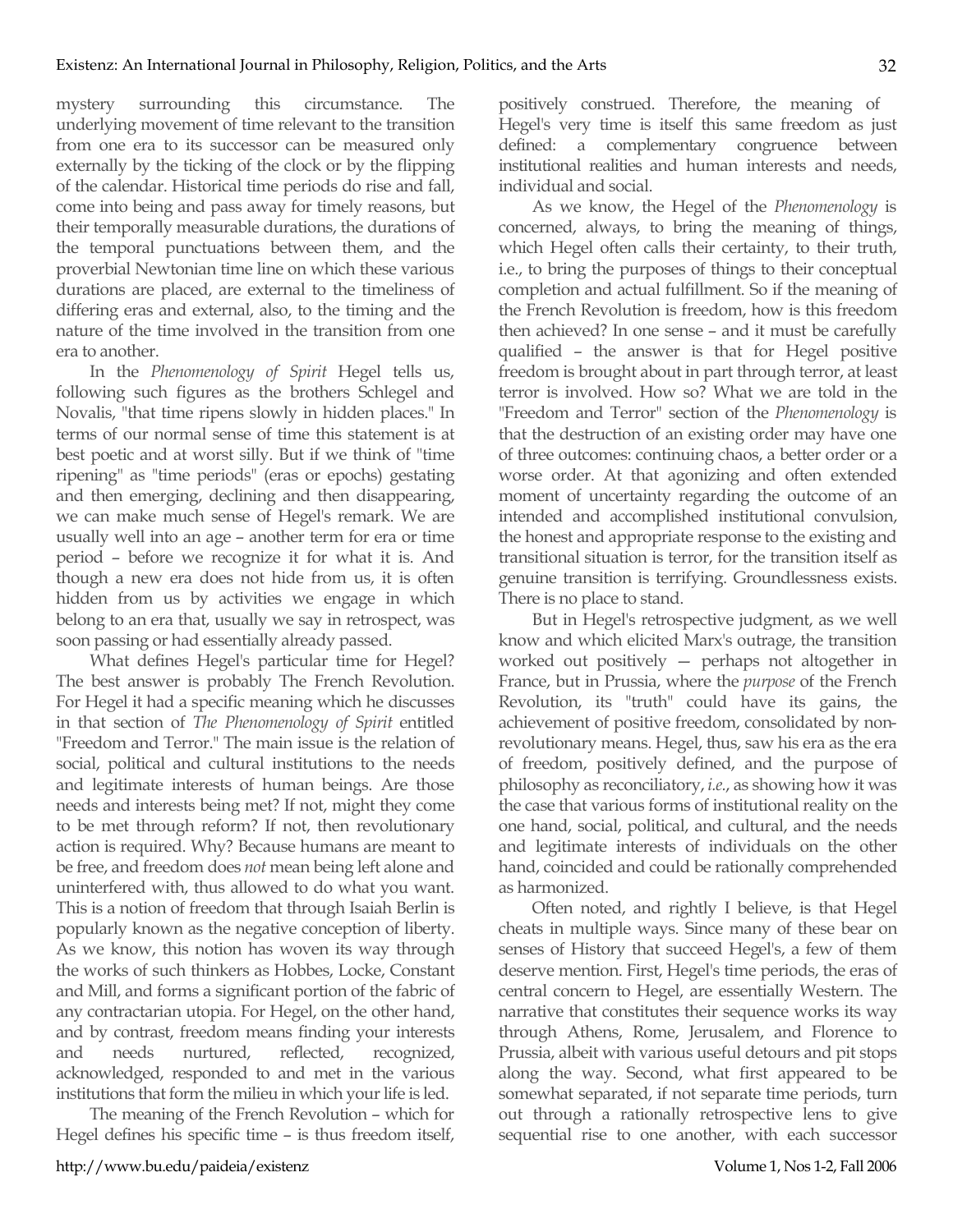accumulating the essential components of its predecessor. Assumed is that there *are* essential components, that they unfold in an historical sequence, and that they can be comprehensively preserved, appreciated, and made institutionally accessible in the present. Thus, though Hegel does say, and is often so quoted, that philosophy is the child of its time, he does not actually quite mean it. Hegel only means it, if we accept the qualifying claim, not so covert in Hegel, that Hegel's time is comprehensive and consummatory.

If these – and a few other – assumptions are granted, History, of course, has been completed. Not only is it completed in the sense that all of the essential components of previous time periods have been accumulated into the present, but it is completed in the sense of now being over. History for Hegel is now over in that: (a) freedom in the positive sense has been recognized and, if not fully achieved, at least mapped in extensive outline and catalogued with respect to its specifics within an affirmative and reassuring categorical system. And (b) all essential human possibilities have been made institutionally and individually available in a co-respondent and mutually reinforcing way. And (c) all that could happen subsequently comes to be construed either as a falling away from or a failure to achieve these circumstances. "Falling away," presumably, would be a nearly uniquely Prussian possibility, whereas "failing to achieve" might occur nearly anywhere else and certainly outside of Europe for some time to come.

Note once more that on this account philosophy, construed first as reconciliation of thought with the world but then soon as the articulate recognition that this reconciliation has already taken place, becomes less the child of *its* time, than the adult for all times. It becomes this adult because all times get construed as living not just in the past but, in their humanly essential components, in the present, in Hegel's time.

Note still once more, for it is critical to Hegel's account of History, that progress is assumed, but that complete accumulation is claimed as well. Perhaps the best single term for this sense of History is History as Preservation. Clearly Hegel saw this as one of his very major bequests to posterity, a bequest first made possible through his historical acquisition of those ideas which define the philosophical West. For Hegel this acquisition had been made fully and convincingly possible through the further and extraordinarily happy circumstance that the full sequence of relevant ideas had reached their completion only, but also definitively in Hegel's own time. Proof of their definitiveness could

be found, Hegel was in turn convinced, through Hegel's and then our Hegelianly indebted capacity to comprehend these ideas within and as a system. If anyone were to doubt this strong strain in Hegel's philosophy of History, they need only read the last page of his *Phenomenology of Spirit*. Here he more or less states it, and through making the claim guides us toward seeing the whole of the *Phenomenology of Spirit* as the preface to his subsequent philosophical writing.

The essential historical period for Hegel, thus, *is* the present. But in another sense History itself has now collapsed. It has collapsed as something past, for what matters of the past is now fully found in the present. And History has collapsed as future as well, for the future is only possible as the further discovery, recapitulation and/or recapture of this present. What might be "future" can only be further detail, latent in a present, Hegel's present and ours, already essentially and comprehensively – though not thereby exhaustively – articulated.

Hegel's celebration of History is simultaneously its extinction and wake. All the essential sounds of History are symphonized in the present, Hegel's present. Moving "forward" in calendar time, after Hegel, all that is possible are re-soundings — perhaps themselves resounding. Otherwise there can only be disharmony, atonality, muted sound, possibly just noise, or silence.

I will return to the notion of silence in a few moments, for, as I will soon suggest, it is within that silence which is offered through Hegel as an unattractive and therefore implausible alternative to Hegel's own philosophy of History that a deeply disharmonious and discordant, if nonetheless poignant and even somewhat appealing Heidegger finally comes to live.

But first a footnote to what I have said regarding Hegel. Hegel not only said that philosophy was the child of its time. He also said that philosophy was its time comprehended in thought. Hegel could not only say this, but also believe that the project of comprehending his time fully in thought was possible, because he unwaveringly – dialectical machinations notwithstanding – distinguished the essential from the accidental. It was this distinction that not only drove his account of History, but gave him the confidence to believe that he had comprehended History, had comprehended History fully, and thus, when all was said and done, had buried it with a dramatic conceptual eulogy to console those for whom its death would be experienced as a loss.

A moment ago I connected Heidegger with silence. But there is much Heidegger, or should I say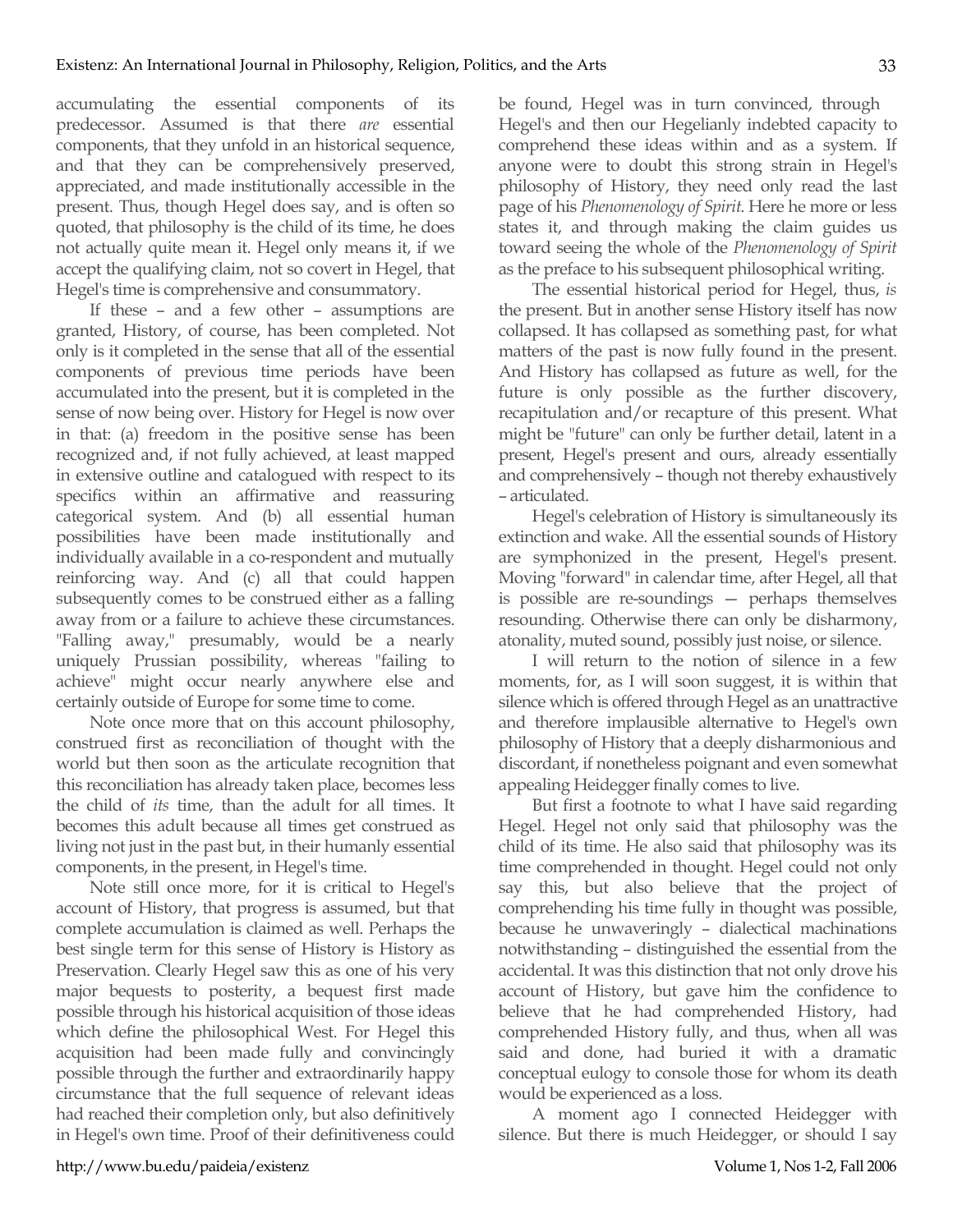many Heideggers, before this silence is reached. Heidegger shares with Hegel – apparently an occupational hazard for German philosophy professors – the view that the history of philosophical ideas is the driving engine of History itself. Unlike Hegel, however, Heidegger understands the historical sequence of philosophical ideas to demonstrate not progress but decline, a conceptually accelerated, if also growingly sophisticated falling away from a set of encounters most extraordinary.

For purposes of brevity I am going to recount this, in fact largely enduring dimension of Heidegger's philosophy of History as a story. Once upon a time there was an extraordinary sense of wonder and amazement over the fact that things were and how they were. There arose the emerging and enduring, *physis,* out of which later came physics. Intimately and unavoidably intertwined with *physis* there simultaneously emerged a letting things be, *logos*, out of which all too soon came reason, logic, and eventually manipulation and technology.

Though it would not have been within the very limited confines of Heidegger's even more limited supply of generosity to admit such, were it in fact the case, Heidegger's account of the extraordinary advent of *physis-logos* is perfectly compatible with and might have been influenced by long conversations with Jaspers, in whom an account of something called "the dawn of the axial age" had been gestating. For Jaspers the axial age – explored by Heidegger most explicitly and without attribution in his *Introduction to Metaphysics*, circa 1935 – involved the bifurcation of our human world into reality and appearance, liberation and bondage, enlightenment and confusion, light and darkness, and somewhat later, eternity and time. At the dawn of the axial age human life gradually unfolded, to those who sought to comprehend it, as a journey: through appearance to reality, from bondage to liberation, out of confusion to insight, through darkness and toward the light.

It is not hard to understand Heidegger – all reference to possible Jasperian influence aside – as standing, or at least through heroically intuitive reappropriations of pre-Socratic fragments, attempting to stand, at the dawn of this axial age. If little else is certain, something that is evident is that Heidegger not only thought philosophy had begun in wonder, but that the only hope for philosophy and, thus, for humanity as philosophy's child, was that philosophy return to that wonder which had spawned it and, possibly simultaneously, had also spawned we humans in our specific humanity.

Considerably indebted to a subtle, though not thereby particularly controversial reading of Nietzsche, Heidegger understood the rise of post-Socratic Athenian philosophy as introducing or at least highlighting and intensifying the time/eternity bifurcation in axial thinking. The journey of human life not only sought a way out of appearance, bondage, confusion, and darkness, it also sought escape from time. The goal of the journey was not just reality, liberation, enlightenment and light. It was also eternity. In Heidegger's account the early axial experience of *physis* became transformed into the quest for what lay behind *physis*, the metaphysical, something soon identified with form or primary substance. For this metaphysical pursuit to offer hope of success, *logos*, which was first a focused and benignly concentrated "letting things be," got transmuted into "reason," "dialectic," "logic," "episteme," and, more generally, conceptual thought.

The result of this assault of Greek metaphysical philosophy upon human axial history was from Heidegger's point of departure catastrophic. Once the enduring and abiding became the eternal and unchanging, the goal of History – the quest of the religions of the "Book" Platonized – became the escape from History. It was acceptable for appearance to belong to time, and thus History, but for time, and thus History to belong to appearance, progressively implied that time, and thus History, were just appearance. Beyond them and intimately intertwined, it came to be believed, were reality and eternity, a reality that was eternity, and an eternity that, equally, was the only true reality.

For Heidegger, thus, the task is not to bring History to completion. Neither is it to bring History to its end or help us find ways to escape or transcend it. Pardoxically, the task is to get us back into History. It is not that we have ever actually left it, but the deep spiritual therapy needed is to make unavoidable the understanding that time and, thus, History are the only place we can ever be. It is as if Heidegger were claiming that "the fall of man" were not a fall into *time*, but in fact a deeply deceptive quest or possibly even deluded belief that we existed in our essential being outside of time. If there was a fall, on this Heideggerian account, the fall was from within time toward a nonexistent domain outside of time. Humanity has thereby lost any authentic History. If much of religious thinking later in the axial age involved delivering us *from* time and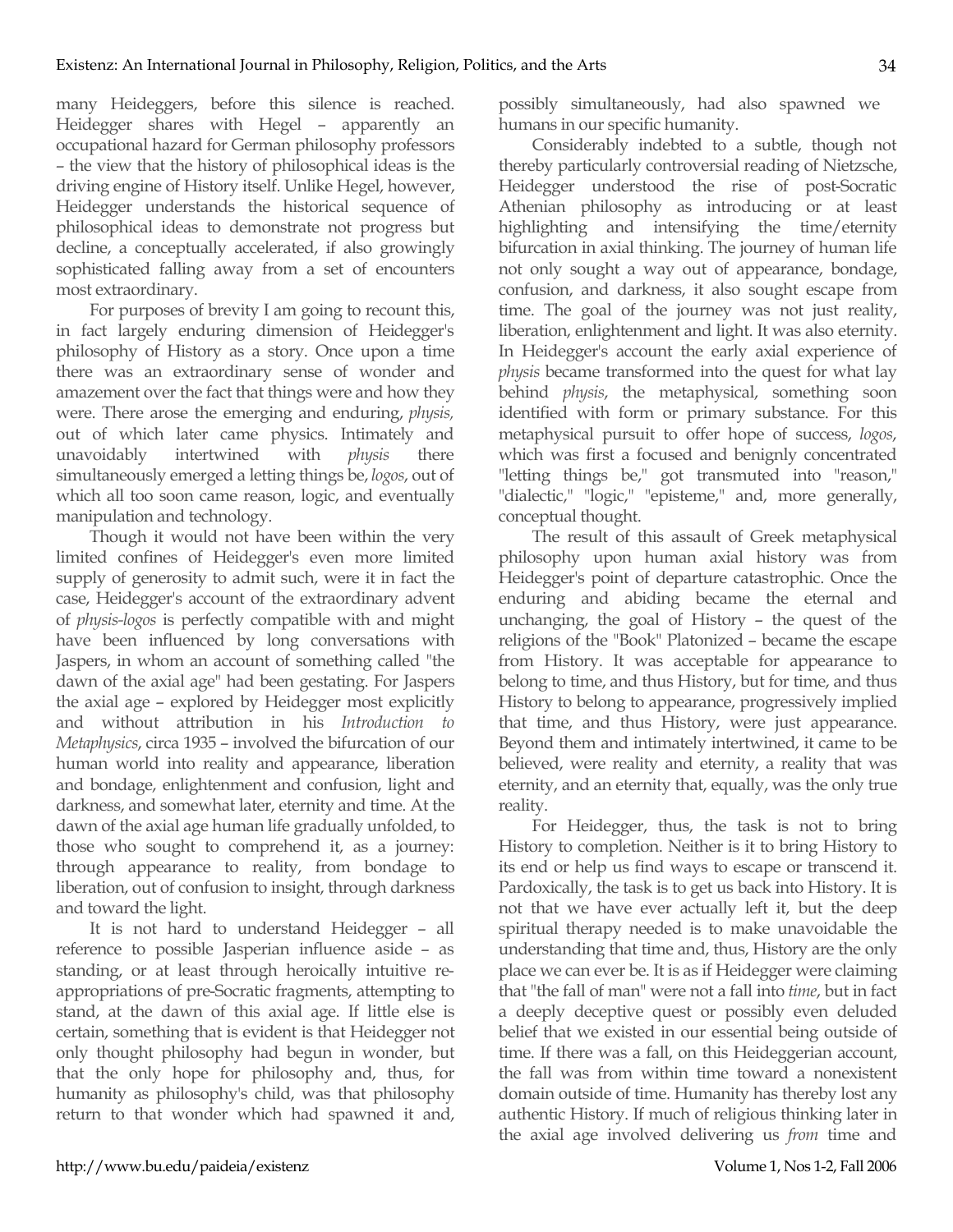History, Heidegger's thinking strove to return us to History, to push our thinking back into that inescapable History we had never left.

A moment ago I mentioned the notion of authentic History. If philosophical History has been for Heidegger the further fixating of a misguided because a-historical purpose, the transcendence of time and History, what then might an authentic History look like?

An anti-enlightenment thinker significantly indebted to romanticism and figures such as Fichte and Herder, Heidegger understands History to be the History of a people who are the bearers of something spiritually significant. To be such bearers becomes especially significant, even desperately important, in the wake of the death of God, Nietzsche's proclamation which on Heidegger's reading is Nietzsche's accurate but for Nietzsche himself not fully comprehended announcement that the axial age had ended – however many decades or even centuries might be required for this circumstance to be fully absorbed?

Without an eternal and liberating reality beyond appearances – in short, without religion as traditionally and Platonically conceived – something else must sustain human existence. And what might this be? For Heidegger it appears to be a people. It is a people not so much because they so choose as because they are chosen, but because it is their *Geschick*.

But who or what chooses them? The Heidegger who is enduringly influenced by Nietzsche, and at best benighted through arrogance and misunderstood political opportunity, comes, however briefly, to see the people themselves, his people, choosing themselves. After the death of God, not only does the transcendent go, with it departs chosen-ness as well, except as a collective act of will. We can safely see what has been called Heidegger's decisionism as very much alive in at least a significant portion of the thirties. The account of History it suggests has a remarkable and further parallel with something else in Nietzsche.

Nietzsche was prone to think of History as a series of long and insignificant detours in the service of a few great individuals. His list once included Goethe, Heine, Schopenhauer, Wagner, and himself. Gradually the list suffered attrition born of disillusion or anger, and we know that by his end, tragically documented in *Ecce Homo*, only Nietzsche remained on that list. I suggest that Heidegger at one point understood peoples in a similar manner, but there were and always remained for him just two such peoples: the Greeks, and the Germans, speakers of those two "most spiritual of languages," Greek and German. A middle Heidegger, neither early not late, partly under the influence of Nietzsche, saw actual history as ordinary in a manner beneath philosophical interest – not, by the way and as we know, an atypical stance taken by a number of philosophers of History – and Heidegger saw two peoples, one long ago and his own people in his own post-Weimar Republic time as worthy of an authentic History and having had or possibly soon having one.

And there is the later Heidegger, for whom not only the gods, but Being and History have fled, for whom all that remains for us regarding History is a waiting and expectant silence and even silence about this silence, for, as is finally stated, and deliberately as a posthumous remark, "only a god can save us."

When we turn to Jaspers we find subtleties found neither in Hegel nor in Heidegger. In one sense Jaspers might be termed a pre-Hegelian enlightenment thinker. Made more influential through the writings of Habermas, communicative reason plays a major role in Jaspers' thinking. Through what Jaspers sometimes simply calls communication – which involves the recognition of differing perspectives and the attempt at least to understand, if not always to overcome them – people and peoples are granted equal standing and mutual recognition in a process reciprocal comprehension. The dignity of people as peoples receives acknowledgment and support.

Jaspers, however, is not an "enlightenment" thinker, if by this is meant someone oblivious to the importance of History or someone optimistically and confidently directed toward its progressive completion or its end. For Jaspers we are enmeshed in History, and, having knowledge neither of its origin nor of its goal, are in no position to know its purpose nor to glimpse beyond it toward its presumptive ground (or grounds). To recognize oneself as enmeshed in History has as a consequence a considerable measure of humility regarding any claimed narrative meaning to History.

For Jaspers as well, to experience oneself as historical and thereby grounded by History, is also to accept that History may not be one's only ground. If Hegel turns eternity into History and then reabsorbs History into a present that collapses History, then Jaspers, through *Existenz*, accepts History as unavoidable and as unavoidably suggestive of a ground that transcends it and upon which it may rest.

If Heidegger spurns eternity in the name of a specific, post-Nietzschean History, and then, flees this History, or at lest its overt acknowledgment, in the name of a yet to be found future History, Jaspers finds glimpses of an elusive Transcendence while always